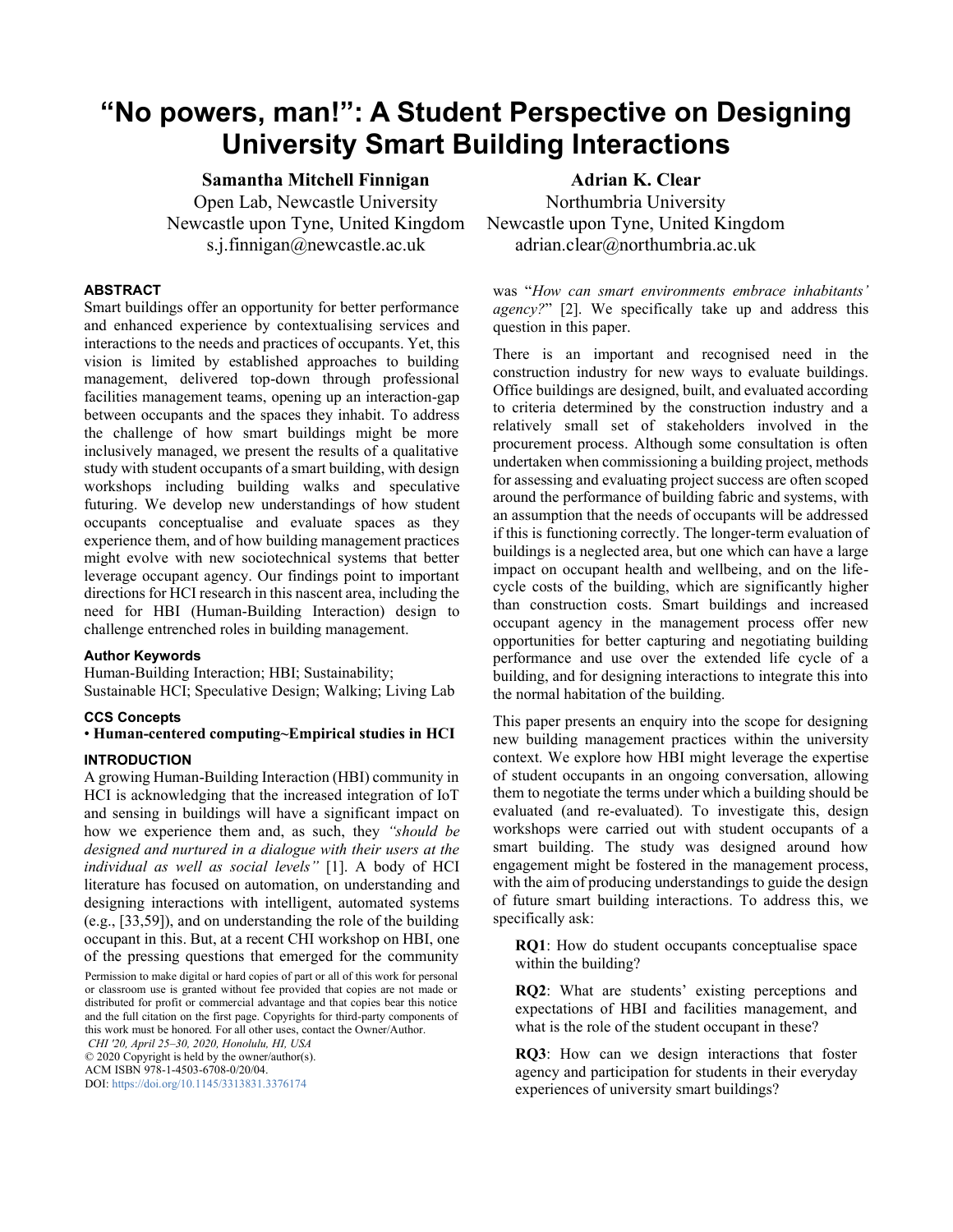In addressing these questions, we develop new understandings for HBI by contributing an account of the student perspective for design, as well as new understandings of how student occupants conceptualise space, and how they perceive their role and agency in future smart environments. While Hasselqvist et a[l \[28\]](#page-11-1) advocate for combining different stakeholder perspectives and supporting shared responsibility between them, in this work we take a deep dive into the perspective of students. Other stakeholders are important to understand for a holistic account, but have different practices, experiences and expectations beyond the scope of this paper. As such, our findings relate to the social fabric of student experience within a smart building, giving an important perspective for appropriate and effective building interaction design within the University context.

# **RELATED LITERATURE**

# **HCI and Building Management**

HCI and related communities have concerned themselves with understanding and evaluating indoor environments and how people use them. Some of these have focused more on collecting and understanding data. Verma et al. [\[54\]](#page-13-1) report on the use of a pervasive sensing system to understand how space is used in buildings. Mitchell Finnigan et al[. \[42\]](#page-12-0) also considered the role of sensors in the auditing practices of building managers. In their case, they were concerned with the design a wireless sensor toolkit to support auditing practices for evaluating building performance and ensuring standards compliance. Related to this, Mauriello et al. [\[39\]](#page-12-1) investigated roles for thermography in building energy auditing and how interaction design might enhance this.

Complaints are another mechanism by which a facilities manager will learn that the occupants of their building are unsatisfied with the environment which is provided to them. Previous work in HCI has outlined the issues inherent in this as an engagement method [\[16\].](#page-10-2) Yet, there is surprisingly little cross-over or engagement within HBI with HCI work which addresses hegemony or power imbalances [\[36\],](#page-12-2) or feminist notions of agency, equity and empowerment [\[4\].](#page-10-3) Clear et al. [\[16](#page-10-2)[,17\]](#page-11-2) focus on occupant participation in building evaluation and management. They investigate the role of environmental data as a mechanism to mediate interactions between building managers and occupants, and suggest ways that it can leveraged for more inclusive and bottom-up building management [\[16\].](#page-10-2) In their work on ThermoKiosk [\[17\],](#page-11-2) a device designed for conducting occupant surveys of thermal comfort and visualising the results to them, they highlight an important role for occupant dialogue and agency to resolve tensions around shared comfort. Building on this work, we are concerned with how occupant perspectives can be included in negotiations about how buildings and their spaces are managed and evaluated. Conceptually, we acknowledge that building occupants are engaged in the continuous creation [\[40\]](#page-12-3) and appropriation [\[21\]](#page-11-3) of space, and so we take a step back and ask how occupants experience and evaluate space, and how they

conceive of their role within the management and adaptation of it. In this way, we aim to understand how design can support occupants in playing a role in building management, but also in determining the metrics by which spaces should be evaluated.

#### **Smart Homes**

In the domestic context, Desjardins et al. [\[20\]](#page-11-4) highlight the smart home genre's central questions: "What is a smart home?" and "How do people live in, maintain, and install a smart home?" Living lab approaches in investigating these e.g. [\[32,](#page-11-5)[49\]](#page-12-4) allow insights into peoples' lived experience in smart homes. The genre often centres on home automation, positioned as addressing sustainability by reducing resourceuse e.g. [\[6\].](#page-10-4) Strengers [\[51\]](#page-13-2) criticises this as places responsibility on the individual consumer, potentially hindering progress towards a low-carbon future. Brush [\[14\]](#page-10-5) found that applications included heating automation, but also lighting, security and media systems. Mennicken et al. [\[41\]](#page-12-5) criticise the use of "smart" as a marketing term for automation, instead defining the smart home as increasing comfort, but also enabling functionality which would be impossible without computing technologies. They suggest that "*smart homes will collaborate with their inhabitants instead of only being controlled by them*." We take up and extend this provocation to non-domestic buildings: it is not enough for a building to employ automation alone in order to earn the moniker "smart."

# **Designing for Future Scenarios**

In order to understand and inform future interaction design trajectories, a growing body of literature investigates perceptions towards speculative technology within a future context that does not yet exist. Various approaches are used to illustrate these technologies and future contexts for users, such as physical prototypes and simulation [\[34](#page-11-6)[,38,](#page-12-6)[45\]](#page-12-7), videos [\[11\],](#page-10-6) and animated sketches [\[48\].](#page-12-8) Ambiguity is an important resource [\[26\]](#page-11-7) for such design processes in order to leave space for interpretation and for "*critical and creative dialogue*" [\[11\].](#page-10-6) Vines [\[55\]](#page-13-3) discusses provocation and humour as design resources, leveraging critique as "a valuable resource for generating new ideas and inspiration". Rodden et al. [\[48\]](#page-12-8) used animated sketches to help consider interaction design within future energy systems based on software agents, as sketches can be interpreted in ways that a finished prototype could not. Briggs et al. [\[11\]](#page-10-6) draw on ambiguity more explicitly by developing videos depicting interaction scenarios but with the technology missing. In our work, we allow for ambiguity by using narratives around a set of diegetic artefacts [\[23\]](#page-11-8) to depict speculative scenarios of future building management. Like Broms et al. [\[12\],](#page-10-7) we champion the power of stories told through such artefacts to re-imagine everyday life and critically examine social norms. We also intend them to be provocative [\[5,](#page-10-8)[55\]](#page-13-3) to stimulate reflection and discussion, as inspiration for a design exercise. For this reason, we expressed them as complete (if not implemented), illustrated "solutions".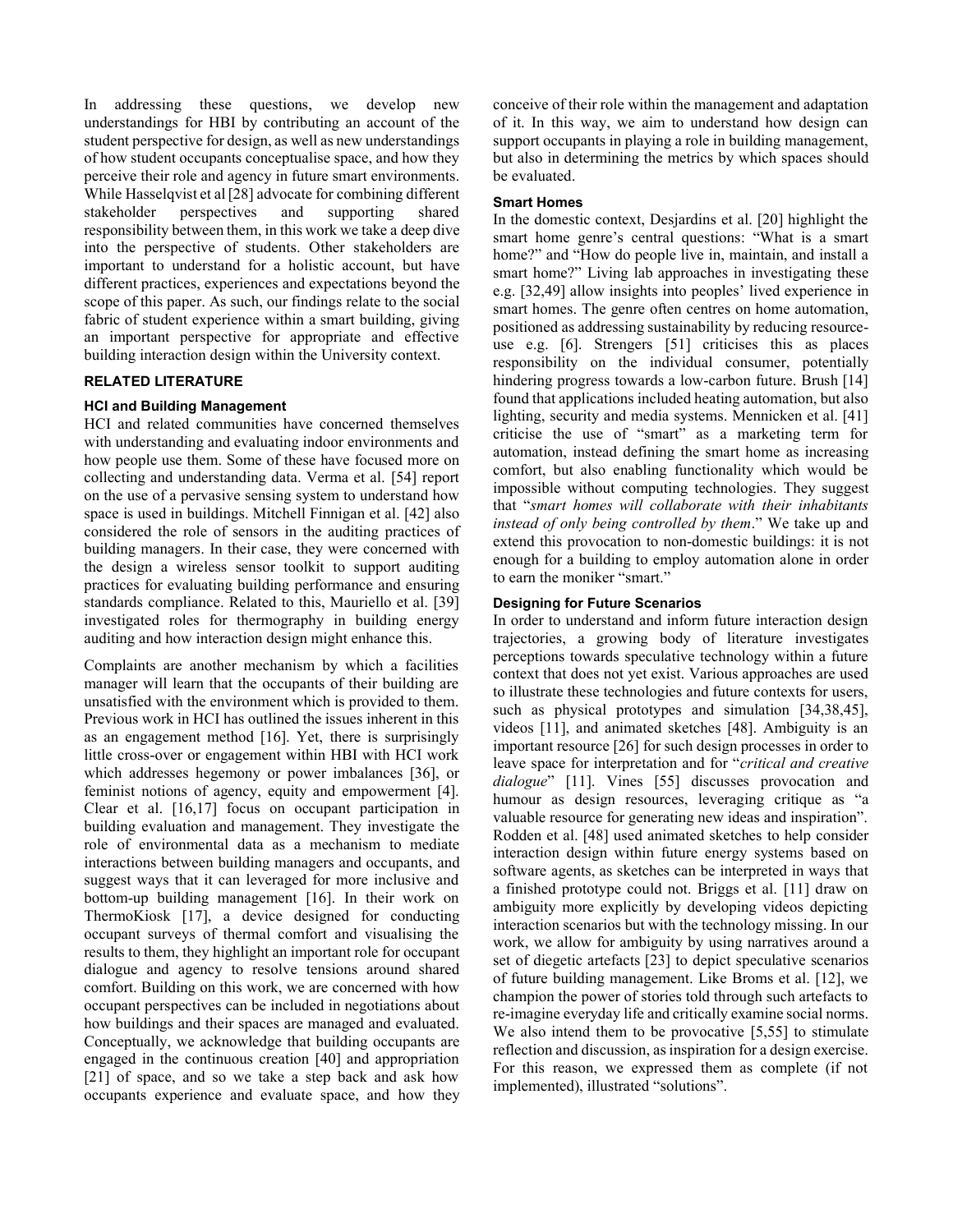# **METHODS AND PARTICIPANTS**

A newly constructed (2017) smart university building in the UK, intended to be a living lab for sustainability research, was the site of investigation for this work. The building is characterised as "smart" because of its highly granular data collection system used by facilities managers to aid in problem diagnosis and to monitor energy efficiency, coupled with a BMS (Building Management System) which adjusts comfort functions, such as temperature and lighting, accordingly. Its occupants are diverse: office workers (academic and admin staff) and students. The north wing of the building is designated as staff workspace, and the west wing is allocated as teaching and learning spaces, including seminar rooms, a lecture theatre, and computer clusters. A central atrium is enclosed by thoroughfares and ad-hoc meeting and collaboration spaces which overlook it.

We recruited student occupants (5F, 11M) for two design workshops by advertising through a departmental mailing list. The workshops aimed to understand how participants conceptualise spaces within the building, and to engage them in the speculative design of smart building interactions where they have greater agency in the management, operation, and adaptation of the building. The workshops were 2½ hours in length and consisted of two main sections: a building walk and a design task. The building walks were inspired by walking methodologies used previously in the social sciences and in HCI to explore peoples' relationships with place [\[11](#page-10-6)[,18](#page-11-9)[,19\]](#page-11-10) The second half of these workshops made use of speculative design [\[23\]](#page-11-8) to prompt reflection and discussion on a set of abstract scenarios of future buildings management, and to serve as inspiration for a free design exercise undertaken in the final section of the workshop. With these tasks we sought to bring out the social and cultural assumptions which underpin both building interactions and management, and the development of technology, respectively. Participants were offered a £30 voucher for their participation in the workshop. Workshop activities were run in 3 groups of 3 students (9 participants per workshop total) with a group of two in the second workshop as one participant did not attend. Workshops were undertaken consecutively on a Wednesday afternoon (traditionally a gap in the student teaching schedule) at the start of the summer term. Written informed consent was given by participants and ethical approval for the study was granted by the institutional review board of the lead author.

#### **Workshops**

The workshops were structured broadly into two halves: the first half allowing students to explore the building and relate accounts of their experiences and perceptions of space; the second half drawing on those experiences to critique a set of diegetic artefacts and produce designs for future ways to address their perceived shortcomings of the building.

#### *Building walks*

Participant groups were first presented with a *blueprint flipbook* containing floor-plans of the building and asked to annotate them: for example, with routes through the building; where they spend time; the resources they use in those spaces; the people they interact with; and issues they may have encountered. They were then asked to use their blueprint book to plan a route around the building to visit the spaces they had discussed. Participant groups undertook the building walks they had designed unaccompanied by a researcher and were given pre-prepared questions cards to prompt discussion. These included prompts like "What's the purpose of this space– and what do people *really* use it for?", and "Who's in charge in this space?" Participants carried an audio recorder to capture the conversations they had during the walk and were given a Polaroid instant camera to capture snapshots to tell the story of their journey around the building during a follow-up feedback session. Building walks lasted between 30 and 40 minutes. Following the walk, students were asked to prepare a poster telling the story of their journey around the building, which they then presented to the other two groups and the researcher.

# *Speculative Design*

The second half, following **[RQ3](#page-0-0)**, focused on developing understandings from the walks into questions about what the building might look like in future, and what "smart" might mean for this. The speculative design task explored how student occupants might view technology, resources, and data as part of the building "fabric" and how they conceive of ideas which would change it, grounding this in their experiences of the building through the walks. Occupants were presented with a set of three illustrated scenarios of fictional future building management technologies, which we refer to as "diegetic artefacts" following Dunne & Raby [\[23\].](#page-11-8) These are distinct from design fiction [\[7\]](#page-10-9) in that they focused on the technology, rather than the narrative supporting their position in the social fabric of the smart building, as we wanted students to discuss and imagine the wider context for themselves. Ambe et al. [\[3\]](#page-10-10) assert that researchers should include user narratives in the design of fictions, and as such we drew on formative interviews with building managers to inform the design of our artefacts. Though these were designed by the lead researcher, rather than co-designed with participants, they drew on the themes from this guiding research which were presented in a workshop paper at CHI 2018 [\[44\].](#page-12-9)

Participants were asked to critique these artefacts: they were conversation starters, used to situate the technology ideas within the building space, and to contrast student priorities with the points raised by management in the pilot interview study. Following Broms et al. [\[12\],](#page-10-7) the designs (e.g. **[A3](#page-3-0)** illustrated in **[Figure](#page-3-1) 1**) were not intended to be serious solutions to problems, but were put forward as provocations [\[55\]](#page-13-3) to support participants' critical examination of their norms of engagement with the building in daily life. Despite being imagined technologies, they are situated in the real context of the building: the ways in which they interact with this context, as imagined in this exercise, were interesting to us. The briefing sheets on these imagined artefacts included a description of the artefact and an illustrative scenario of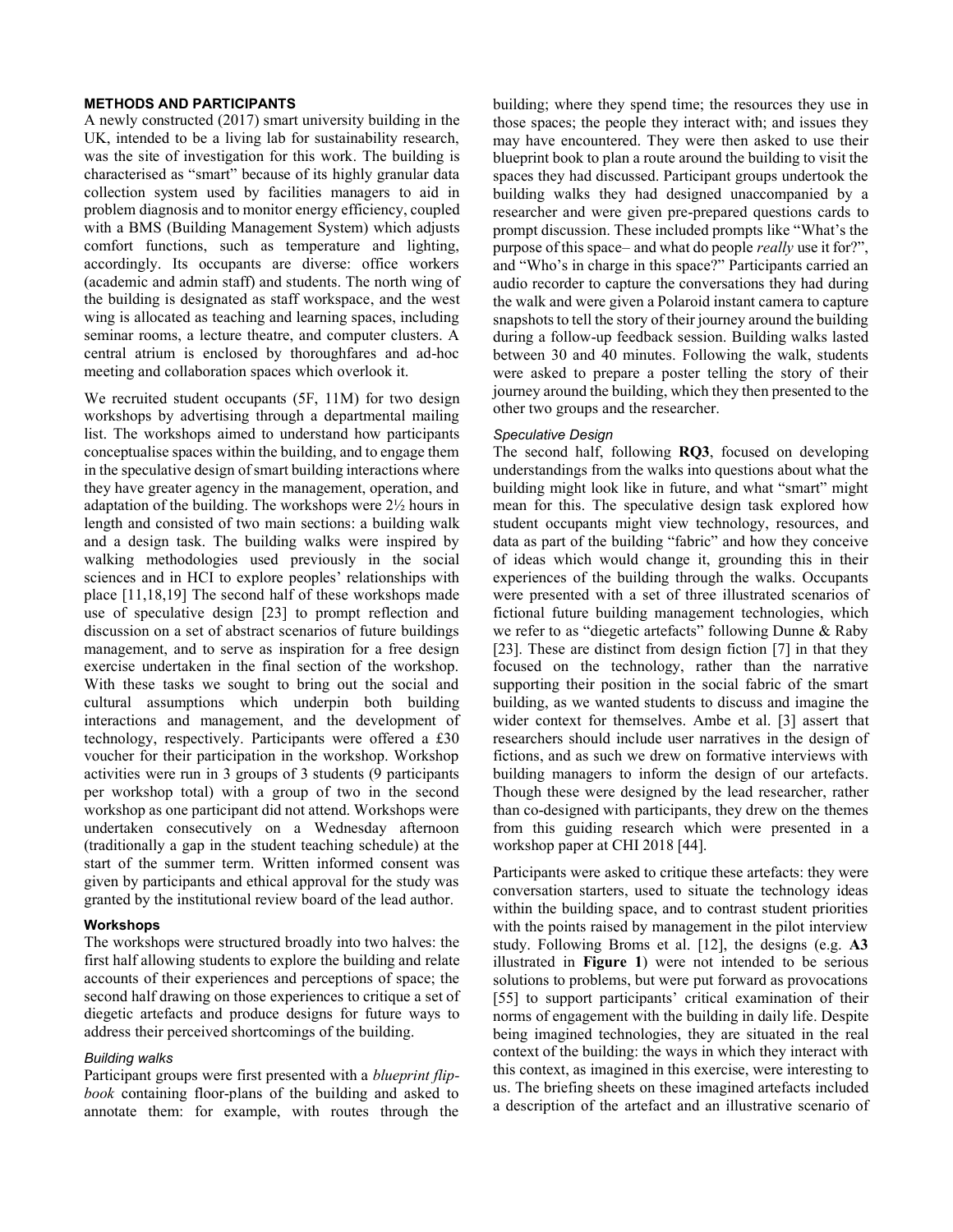how participants might interact with it, and are included as [supplementary material in the ACM Digital](https://doi.org/10.1145/3313831.3376174) Library.

<span id="page-3-2"></span>The first involved an autonomous intelligent agent for the building and its management, manifested as a Twitter-based online persona called SpaceBot (**A1**), previously published as a late-breaking work poster [\[43\]](#page-12-10) at CHI. SpaceBot is an anthropomorphic representation of the building, curious about how people are experiencing it and in developing better understandings of what its sensor data means in terms of occupant experience. It could ask questions around *how people are*, what they *do or do not like*, and what would they like to *change or keep the same*. It tries to engage people in dialogue with others by asking their opinion on others' comments (e.g. by re-tweeting), and how people interpret data points that the building captures.

The second diegetic artefact, Questie (**A2**) draws on management desire to understand how student occupants perceive and engage with the space. It is a top-down solution for gathering ongoing feedback, which can help managers to figure out if there is a problem before it gets bad enough to prompt a complaint. The physical element of this design is a situated Q&A kiosk. Building managers assign questions to be asked of building occupants, or investigative tasks for them to perform (for example, "how many people are using this space right now?"). when a building occupant walks past Questie, it prints a question or task. The receipt is then scanned in the "returns" slot, and the person can bump their smartcard on the reader to collect points that can be exchanged in the cafe for food and drink.



<span id="page-3-1"></span>**Figure 1: Concept illustration of the "FurniBa" artefact [\(A3\)](#page-3-0).**

<span id="page-3-0"></span>The final artefact (**A3**) is *FurniBa,* a solution which allows bottom-up reconfiguration of furniture resources within a space. FurniBa works like a robotic hoover with a powerful lifting jack on its back. It can be called out, via mobile app, to reconfigure the space by moving furniture around. This diegetic artefact was intentionally silly [\[8](#page-10-11)[,55\]](#page-13-3), a reaction to solutionist design intended to probe students' thoughts on furniture location and use around the building, and interoccupant negotiation in the control and management of this.

Groups were asked to read all three scenarios, then were assigned one to discuss in more detail and critique using a set of questions provided by the researcher e.g. "Where would this be useful?", "Who is the user? And what do they care about?", "How would you change the design?", and "How does it get broken?" Discussions of how they might change the building space, and where they might be effective, ineffective, or disruptive led to a final free design exercise where participants ideated and presented their own interventions.

# **Data and Analysis**

<span id="page-3-3"></span>The workshop exercises were audio recorded and transcribed. The workshops produced a heterogeneous data set comprised of these transcripts, annotated blueprint flipbooks, posters displaying Polaroid photos taken on walks, and participants' design concepts. The thematic analysis of this data corpus was bottom-up, involving iterative open coding of the workshop transcripts: other resources were indexed as they, or the locations they represent, were mentioned. 906 codes were used to label facets of HBI present in sentences, examples including "Comfort", "Responsibility" and "Ownership". The two authors iteratively affinity diagrammed these codes to produce three top-level themes from the walks data, and a further three from the speculative design data, with points of disagreement negotiated by revisiting the transcripts. The purpose of our analysis was to understand common themes from our participants relating to what HBI is (now and in the future) and how they experience it.

# **FINDINGS**

Participants undertook the building walk and the design exercises in groups. We use pseudonyms to represent each participant and the group they were part of: *S1G3* indicates student S1 from group 3. Our findings are presented in two main sections covering first the situated experiences of human-building interactions, followed by the broader socioorganisational context of these.

## **Situated Experiences of HBI**

Our investigation of **[RQ1](#page-0-1)** led to findings on how students experience spaces in the building, and how they navigate them in terms of access permissions, social hierarchies, and institutional roles. In this section, we describe new understandings of how occupant-management interactions might be designed within the framework of participants' situated experiences with and within the smart building.

#### <span id="page-3-4"></span>*Securing Space: The Everyday Practices of Nomadic Student-Workers*

Students in our study were nomadic workers: they had no assigned desk and were required to move around the building to find a workspace. A unique set of practices and building interactions formed around this kind of occupancy, mainly to do with locating workspaces of optimal quality. We find that space requirements are complex and involve a combination of factors broadly aligned across four categories: comfort, equipment needs, social needs, and spatial constraints.

Comfort needs include thermal comfort, ambient lighting, noise, and distractions: "*I'm quite particular about where I*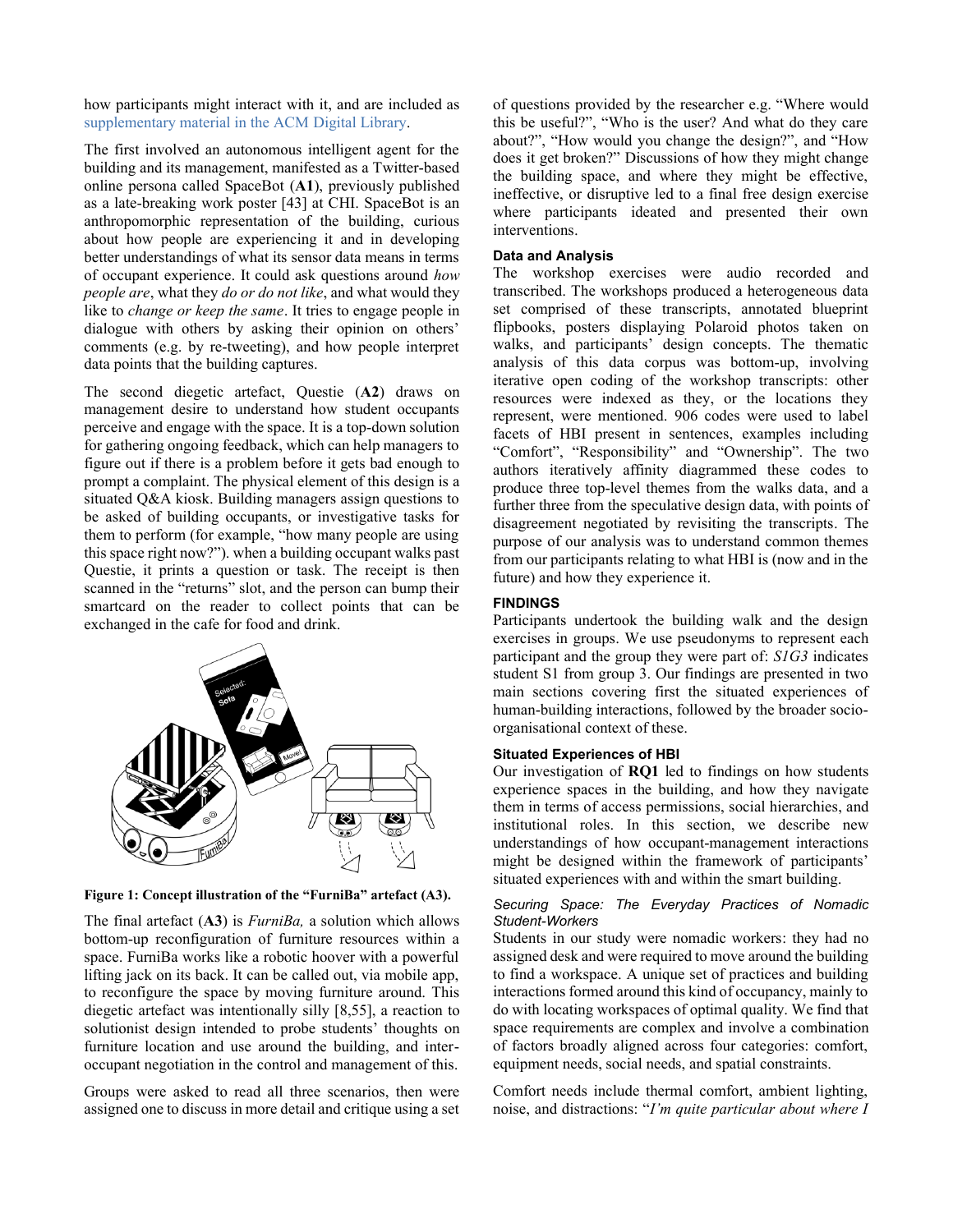*sit, I like a certain amount of light, I like temperature, I don't want my room way too busy…"* (S3G4). Equipment needs are factors such as computer and lab equipment that may be required for some tasks. Social needs include group work: for example, sitting together was deemed desirable, but difficult given the high occupancy of computer workstations: "*if you were with three friends you couldn't sit together, you'd be separated*" (S1G1). Finally, spatial constraints include issues such as resource contention (e.g. rooms being full), access, and the building closing overnight: "*the building wasn't [open] 24 hours[-a-day] so I was there at like 7am, and then couldn't get in, 'cos it's staff only"*  (S2G3). It was not always possible to fulfil all these constraints, so some factors had to be prioritised over others: "*There's no natural light, you have no idea of time. The air con's not particularly great. [But] it means you can concentrate if it's really busy downstairs…*" (S2G1). Such priorities vary depending on the task and the individual. For example, participants might turn down a space which would satisfy comfort requirements but wouldn't allow students to sit together for group work.

Participants saw value in a booking system for securing a space to work as this eliminated any compromises that might have to be made. Further, where it was unclear whether students had permission to use spaces within the building, booking supplied a mechanism for reserving the *right* to be there, reducing the risk of being 'kicked out:' *"… you can book some computers in there in case you end up getting kicked out of the labs […] because of other people's practicals!"* (S2G6). Only some rooms were bookable by taught students, with many being reserved for use by staff: "*unlike the upstairs meeting spaces […] there isn't an obvious booking system in play.*" (S1G2), and participants felt the system could be improved to open-up more of the building for their use. Even with the existing booking system, finding a workspace often occurred 'on demand'.

Concerns over finding suitable space were reflected in the free design task. Better information provision was one approach considered by G4, making reference to a technology already used in other campus buildings: "*it tells you if it's busy […] so it will be red at peak times […] for the library and the gym*" (S1G4). Other groups of participants produced similar designs but focusing on automating requirements management. For example, G1 designed an app that "*best places you in the building for happiness and based on your needs, and then it's also able to improve its recommendations to you…"* (S1G1). A combined recommender system and feedback tool, G1's app was envisioned to provide recommendations based on requirements, and improve those recommendations based on feedback: "*Once you've finished in a space you'll rate how good it is, and that will let the system build up this engine […]to recommend you better places…"* (S1G1). While these designs provided technological solutions to improving the efficiency of the existing space, the impossible reality of matching everyone's requirements was recognised. In this case, the fall-back would be to rely on existing processes of negotiation with staff: "*it would need to feed that back to the Uni, like, 'you cannot fulfil this requirement"* (S1G3).

Patterns such as commonly busy times do occur and could be captured to improve HBI. But our findings have also illustrated important qualities of student practices to consider in new HBIs: the nomadic nature of student habitancy, where work is often done in groups and finding an appropriate workspace involves trying to satisfy complex requirements. Booking systems might be better designed for this, but like other student practice[s \[15\]](#page-10-12) there is an element of spontaneity to these (when, where, and with whom) that makes them difficult to plan far in advance.

#### <span id="page-4-0"></span>*Negotiating Shared Spaces: 'Structured vs Deliberative' and 'Formal vs Informal' Mechanisms*

In our data we saw various ways in which building interactions to do with changing the space were approached. Structured interactions (e.g. decision by consensus) were process-based compared to the more *ad lib* deliberative ones. And, formal interactions were operationalised through building managers or other staff in authority, compared to the informal interactions managed by occupants themselves.

Thermal comfort was experienced differently by individuals and was often contested. Consequently, participants felt that an informal or deliberative approach to addressing it would be inappropriate: "… *and you're like the only person constantly saying, 'it's too warm' and everyone just gives you death stares every time you tweet! ((laughter))*" (S1G1). A more suitable approach might be to offer a structured voting mechanism to agree on changes: *S1:* "*How would you change the design…?" S3: "Voting system!*" (S1,3 G4). One participant drew on past experience to support this: "*I've never been in an office where everyone's agreed on the aircon temperature so having a consensus algorithm that was like 'actually 78% of people said it should be colder' would be good.*" In investigating more agency and a greater role for students in building management (RQ3), **[A3](#page-3-0)** focused on furniture as one facet of the building which might be reconfigured on-the-fly by occupants. Participants found it difficult to understand how this might work in practice, possibly as this is strongly tied to social roles and students' distrust in their peers to act responsibly: *S1:* "*This needs to be used responsibly with staff, like IT or lecturers, because this in the hands of a student, they will–" S3: "Mm, it won't end well. It will last a week or so but that's pretty much it*." (S1,3 G3) Yet, participants suggested that a consensus on furniture could indeed be reached: "*I can't actually think of many scenarios where people wouldn't just move it once and then that is in the optimum place for everyone*." (S1G1)

Pointing to the limitations of consensus-based decisionmaking, another participant pointed out the difficulty in reaching satisfactory decisions: "… *you can have a voting system […] but with many things it would be 50-50!*" (S3G1) While resolving conflicts was important to participants, it was recognised that sometimes a structured process might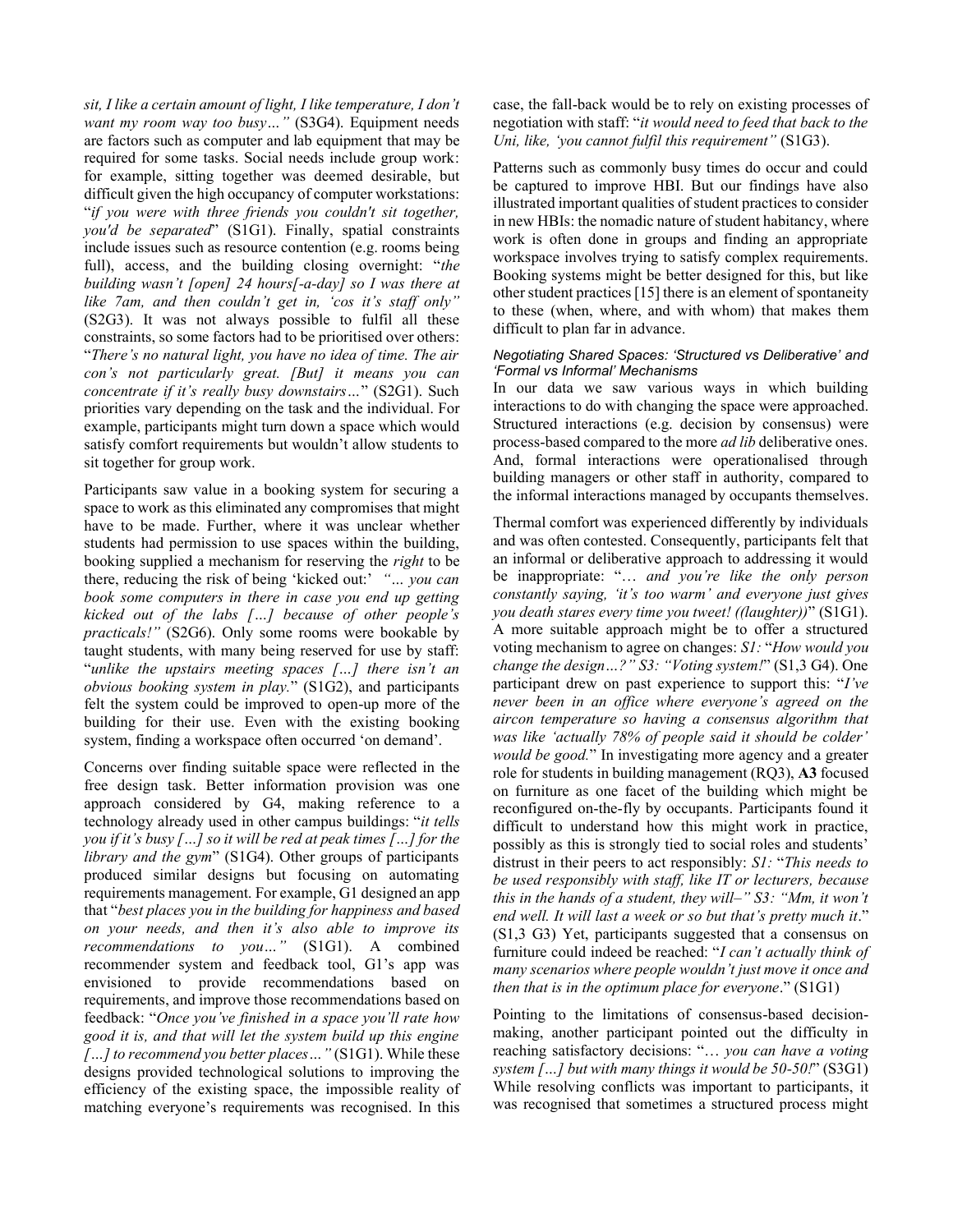not be sufficient. In another example, not knowing that changing a shared space might negatively affect others was a barrier to interaction: "*how do I know if I move the sofa [that] no one yells at me?!"* (S3G3). These examples might suggest the need for more deliberative approaches; however, participants leaned towards more formal processes of policy and management for resolving them. It was agreed that free reconfiguration could be problematic, and that perhaps there should be limits to what can be moved around: "*It would cause chaos in the area, like, in the building because it might move stuff that's necessary in one place actually.*" (S2G6). Participants preferred modes of reconfiguration closer to existing methods, e.g. via formal negotiation with staff, but it is likely that this is influenced by their familiarity to them.

Yet, more reactive and reconfigurable spaces were not an alien scenario. An existing concept discussed was the use of room dividers to break up a space. Participants envisaged the use of these in practical classes, solving the problem of being 'kicked out': *"when people have a practical and it's a small module, you […] section off the bit that you need for the module and the rest is free for other people"* (S2G5). This could be viewed as addressing a problem with the design of the building (i.e. holding classes in a large shared space) on which a more participatory management process might facilitate adaptation.

By considering agency and participation for occupants in interactions to do with changing and managing space, we see that it is useful to consider suitability across two dimensions: structured vs deliberative and formal vs informal. These categories serve as a useful tool in thinking about how traditional, centralised forms of buildings management might change in future HBIs to allow for more participatory forms of space management.

# <span id="page-5-0"></span>*How Opaque Space Rules Lead to Unclear Affordances*

Participants formed mental models about what spaces were for and their permission to use occupy and use them. Their mental models of these rules in turn informed use of the building. Where spatial rules were unclear, this negatively impacted students' ability to perceive spatial affordances.

Participants understood that their role as students affected what spaces they could use in the building, though often the access permissions for a space were unclear. A novel HBI arose relating to this: the use of student smartcards as a proxy for determining permission to use a space. *S1: "Are we allowed in?" S3: "Has anyone got a student card? ((card reader beeps)) That's a no! (laughs)" S1: "Ah, once again it beeped, sounding good, and didn't let us in!*" (S1,3G2). Participants discussed how it was unclear if they were allowed to use a given space or resources located in it, though it was assumed that if they could access a given space with their smartcard, they had permission to use it. The bike store is one example which students encountered on their walks, where postgraduates had smartcard access affording the storage of bikes, yet undergraduate students did not: *S2: "I don't think the [bike store]– the undergrads don't have* 

*access […]" S3: "They're too oppressed!" S1: "No powers,*  man!" (S1,2,3 G1). Yet, students discovered through exploration that space access was actually more permissive than they had assumed: "*I'm seeing that my card actually opens more doors than I thought of it? And all these doors […] give you […] the wrong impression: that you are not allowed…"* (S1G3). Although for the walking exercise we did not expect participants to explore areas of the building which they would not normally use, some groups took the opportunity to do so.

Another heuristic for determining affordances was the known or implied purpose of a space. While, for some areas, participants had no knowledge of what goes on inside: "*Yeah, so, sort of general research, um– about… um… research about things. Yeah we're not actually sure exactly what goes on there.*" (S2G5), the perception that the space was for 'research' implied that an undergraduate student would not be permitted to use it. Another group complained about the lack of clarity on permission to use whiteboards located in a corridor space: "*These whiteboards. What's the deal with them? 'Cos a lot of times people just write random stuff on it? […] like– it'd be nice if we get told that we can do that?"* (S1G2). Although the affordances of the whiteboard were well understood (writing, erasing, etc), its location in a thoroughfare muddied the social permissibility of using it, resulting in an unclear spatial rule.

While some spaces have limited affordances in that they are physically inaccessible, there are also social barriers to interactions. G3 took a photo jokingly comparing the staircase from the 4th floor to "*Mount Olympus*", the seat of the Greek gods, and discussed how the top two floors of the building *felt* off-limits to them: "*I get a kind of, a sense of intimidation, because, you know, that's where most of the lecturers and PhD students reside, and there isn't many rooms for us to access up there. So, I don't actually frequent that floor. So, what I would say is, that when I look up those stairs, I see an inaccessible floor.*" (S3G4). The floor was not inaccessible in terms of the building's access rules. Yet, participants perceived its affordances according to the sociophysical design of the building, giving the impression that it was off-limits.

Perceived affordances are therefore impacted by understandings of space and how these are communicated. Gaver [\[25\]](#page-11-11) points out that culture and experience highlight certain affordances. We found that spatial affordances are also defined and perceived according to the social hierarchy of the organisation. For example, a smartcard-locked door might afford access to research staff, but not to undergraduate students (Gaver defines this as undergraduate students (Gaver defines this as complementarity of action). Yet, our student participants also understood space rules as conditional, reliant on social factors which had to be determined before they were *allowed* to use a given space or resource within it. Although S1 jokes "*no powers, man!*", spatial affordances are influenced by and intertwined with the organisation's social hierarchy, which is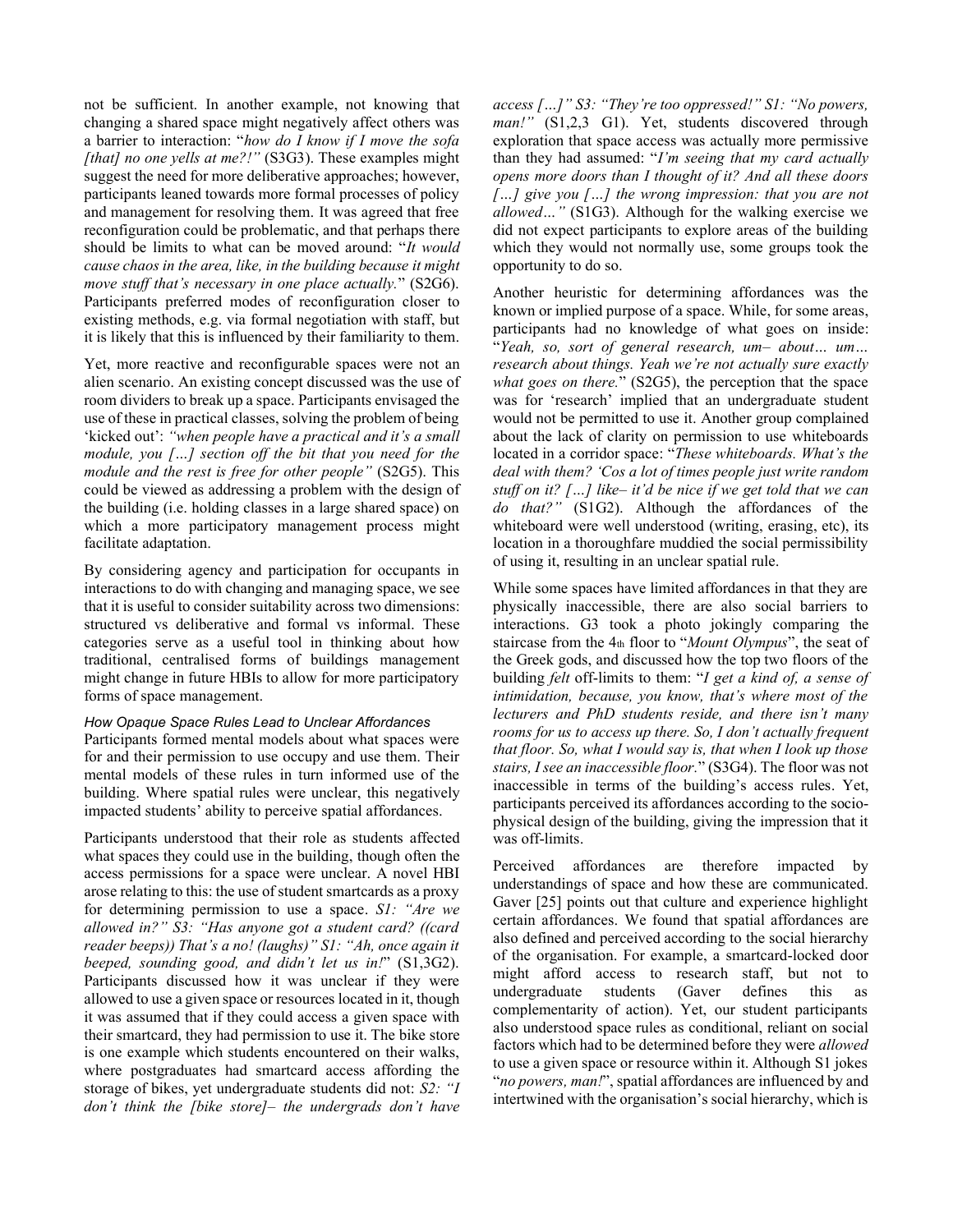reproduced and reinforced by the design of HBIs. Acknowledging this can enable better building interaction design for students' mental models and help pursue intended building design outcomes, such as satisfied and included occupants and fostering community and ownership.

#### **Socio-organisational Considerations for HBI**

Findings curated in this section illustrate the relationship between a smart building's socio-organisational context and HBI, and how an understanding of this context is essential to sensitively and appropriately design for its occupants.

#### <span id="page-6-0"></span>*Mediation is Necessary in Shared Buildings: but Occupants Need to be Better Involved*

Interaction with management in our case-study building is funnelled through complaints to building managers. This service-oriented interaction modality has advantages, but also disconnects building users from their environment and reduces their agency in the space.

Two of the diegetic artefacts, **[A1](#page-3-2)** and **[A2](#page-3-3)**, were imagined systems for gathering feedback on an ongoing basis instead of waiting for complaints, as we wanted to explore alternatives to this management process. Discussions of these brought up questions of occupant agency and control. While we imagined new mechanisms for communication between management and occupants might increase a sense of agency, providing feedback and information without a tangible response had a negative impact on perceptions of control: "… *it would be good if you could like not just get the information but request a change*" (S3G4). This relates to experiences of the complaints process. Conversations relating to broken computers and thermal discomfort in particular, came up often: e.g. discussing overcrowding and overheating problems in a lecture theatre: "*That lecture room is the worst thing I have ever been in*" (S2G1). While participants emphasised discomfort in these discussions, they noted that it would be rare for people to raise issues with facilities management: "*I know that a lot of the time people won't say anything about the computers being broken.*" (S1G2), because "*I would not bother even telling if I didn't think it was going to change anything*" (S1G1).

Participants noted the self-selection biases inherent in feedback-gathering systems (**[A2](#page-3-3)**), and an awareness that individuals with poorer (particularly thermal) comfort tend to complain the loudest: "*You'd need some sort of consensus […] rather than one person just being like 'yeah well it's too cold'…*" (S1G1). Furthermore, there was a perception that formal complaints have more weight than ongoing feedback in their power to resolve issues: "*… the issue's not a big enough issue until people complain about it.*" (S1G2) and "*… actual complaints would still be actual complaints… It depends on the effectiveness of the questions.*" (S1G2). It was important that participants should be able to set the agenda, disputing the effectiveness of the targeted feedback prompts from **[A2](#page-3-3)**: "*you could have a general 'is there any feedback?' instead of printing a specific question because the person might […] want to give feedback on something else*" (S2G5).

Feedback was therefore recognised as important, but issues of agency in raising it and in defining the agenda were seen as possible barriers to participation.

Facilities management are a nebulous group, hugely responsible but disconnected from building users. It is significant that the facilities management team are only ever referred to as "they" in data collected from both the walks and design exercises. "They" are a class of people in charge of the space, who have responsibility for changes made: *S3:*  "*Oh look, they've finally installed comfy spaces.*" *S1:* "*Oh– I didn't even know they were planning on doing that*" (S1,S3G2). They also have responsibility for the allocation of resources and organisation of the space and for the maintenance of critical building systems: "*something happened with air conditioning […] they will try to fix it today*" (S1G1). Although this illustrates a distance between facilities management and occupants, and management were in some respects *othered* by participants, accounts from the free design task indicated that they are still seen as an important and necessary part of the organisation to facilitate participants' use of the building. Several groups designed solutions which situated facilities management as the authority with ultimate control over the space provided: "*[If] consistently the system found they can't satisfy students' requirements […] they will need to put more buildings, more space for this."* (S3G1) and "*… you could look at basically telling that to the University and then someone comes along to that room [and] reorganises it…*" (S1G1). Yet, a process of negotiation [\[16\]](#page-10-2) was often also envisaged as part of this.

While participants recognised issues with the existing feedback mechanism for reporting issues, they still viewed it as an important channel for more serious problems. In designing for more inclusive buildings, other HBIs are also required, and these must find ways to go beyond information communication and crowdsourcing feedback to enabling occupants participate in shaping agendas.

# <span id="page-6-1"></span>*HBI Must Account for how the Organisation Projects Itself, Within and Beyond the Building*

The broader socio-political context of the University influenced student occupants' expectations of the building and the services that they perceived it should provide. Neoliberal perceptions of the university environment were revealed in how students saw the emphasis put on marketing by the institution: "*They sell it good, like, they market themselves good…*" (S1G3). Architectural features such as the glass-panelled windows in the computer labs exacerbated this by making students feel part of that marketing: "*you feel like you're like cattle, being stared at? So like waves of people come in and like stare at you, and it's really frustrating*" (S3G3). There was a sense that the building had been paid for by student tuition fees, and that problems with it therefore represented a lack of value-for-money: "*I just think, 15 million pounds or whatever it was for this building! And the aircon can't manage to last three weeks…*" (S2G1).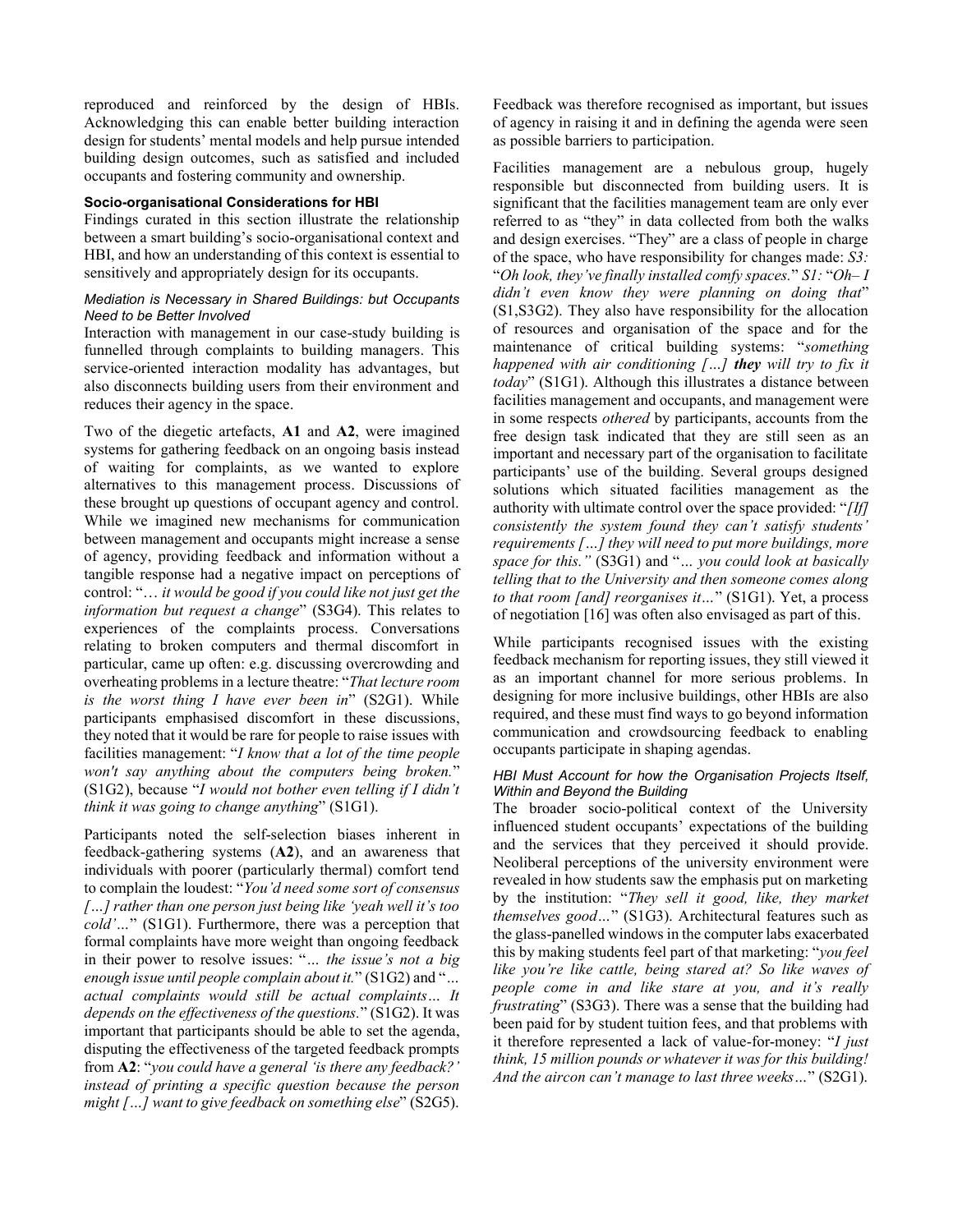Tuition fees are a contextual factor through which the University projects its socio-political orientation. In the design exercise, participants rejected that it was their responsibility to solve these problems: "*It shouldn't really be the customer's responsibility to come up with the idea. Like they're offering us a service so we can tell them what we need and then they can try and do it and feed-back if they can't*" (S2G3). This illustrates a two-way influence of the sociopolitical context on HBI: building design decisions have knock-on effects, such as feelings of being 'marketed' being amplified and reproduced by the building fabric, and buildings and their processes are experienced and understood within and as part of this broader context. HBI cannot be separated from this context, but can potentially mitigate and challenge it. For example, HBI might enable spaces to offer different kinds of value to occupants, e.g. through facilitating different relationships with staff to that of a customer.

#### <span id="page-7-0"></span>*The Janus Face of Smart Building Data: Powerful Resource, or Resource for Power?*

Smart buildings, as exemplified by our case study building, have the ability to collect, analyse, and act on data. Yet, while data can enable novel forms of interaction with the built environment, our student participants considered it Janusfaced, highlighting a range of associated concerns. Discussions about data generally occurred in relation to **[A1](#page-3-2)** and **[A2](#page-3-3)**, which encouraged participants to think more broadly about how this data might be used or annotated. Participants were aware that the building was logging large amounts of environmental data: "*we know that the [building] is supposed to be taking in a lot of data and that's kind of like its gimmick*" (S1G2). Among the range of issues extant in the data were concerns about invasions of privacy through tracking emerged in conversations around the collection and use of data as a result: "*Big Brother, innit, being tracked*" (S3G4). Language used also highlighted considerations of ownership of data: "*I really do like the idea of being able to interact with the building that's apparently taking all of our data as well"* (S1G2), leading us to question how data might be more equitably or transparently collected given the perception of ownership by building occupants generating it.

Yet, benefits of data collection were strongly present in the final free design task, where participants ideated on how data might be used, for example in enabling 24 hour access to the building: "*… and the University would be able to actually know who is in what, and this would help with the 24 hours control…*" (S1G3); in visualising busy areas to aid in selection of a workspace "*We've got a heat map down there which […] can show the busy areas*" (S1G2); and solving thermal comfort issues "*if you got the right consensus algorithm […] that would have a really good effect on working conditions…*" (S1G1). One group also asked whether staff and students working within the building might have the ability to create their own solutions if the data set were open: *S3:* "*You can access all of the readings, yeah*" S1: "*Like open data, just plug into the API […], you should be able to query all of it.*" (S1,3G1). Though there was a

perhaps technologically-solutionist tendency within the designs produced, they often also offered potential interaction improvements, arising from issues identified through occupants' experience of the building and their participation in the walking activity: "*It would be useful if it told you the aircon was currently on […] because a lot of the time, like now, the aircon in here won't be on because that [smart] window's open*" (S1G1).

Students also debated the subversion of collected data: from more direct interference with existing systems "*People breathing on the sensors!"* (S3G4) to sabotage sensor equipment; to ways in which our diegetic artefacts might be exploited, for example relating to **[A1](#page-3-2)**: "*it's pretty dodgy I think. […] It could maybe force you out of a place if it knew you had a general passiveness for not liking hot rooms– it could make the room hotter and things like that!*" (S1G1). The possibility of abuse of occupant-facing systems prompted alternate design suggestions: "*I'd say just have an API […] and then there's traceability if someone was completely being a dick or something…"* (S1G1) as students questioned whether they would trust other building users to act responsibly in settings with devolved management of the space. **[A2](#page-3-3)** raised similar concerns that "*a lot of people would exploit it […] Do you think people would use it… properly?"*  (S1G2) and suggestions for design changes "*We also had an idea of moving the whole system to be, like, an online system […] maybe that would help stop people from trying to exploit it...*" (S1G2). As students of an engineering discipline, our participants were keenly aware of the potential uses (and misuses) of data collected by the building.

Considering how HBI might account for ethical issues relating to the use of data, we highlight occupants' awareness of these issues and their ability to suggest mitigations. Through transparency and the involvement of occupants in conversations around how their data is used, smart building data can be used in ways which include rather than exclude building occupants. Future smart building HBI may leverage this dialogue as a powerful resource for inclusion.

# **DISCUSSION**

We presented findings on how our smart building occupants conceptualised and understood the space they work in (**[RQ1](#page-0-1)**), how this relates to perceptions of HBI and facilities management (**[RQ2](#page-0-2)**), and how we might design agency and participation into students' everyday experiences of university smart buildings (**[RQ3](#page-0-0)**). We raised the socioorganisational considerations for such designs in our findings. We now discuss how technology might grant facilities managers insights into the student experience; new digital ways for occupants to play a role in evaluating their building; and link these to HCI in generating design implications for future HBI and facilities management technologies. While we position our discussion for designers and practitioners in HCI and HBI, many will also be relevant to facilities managers and university management staff who may be best placed in implementing these in future buildings.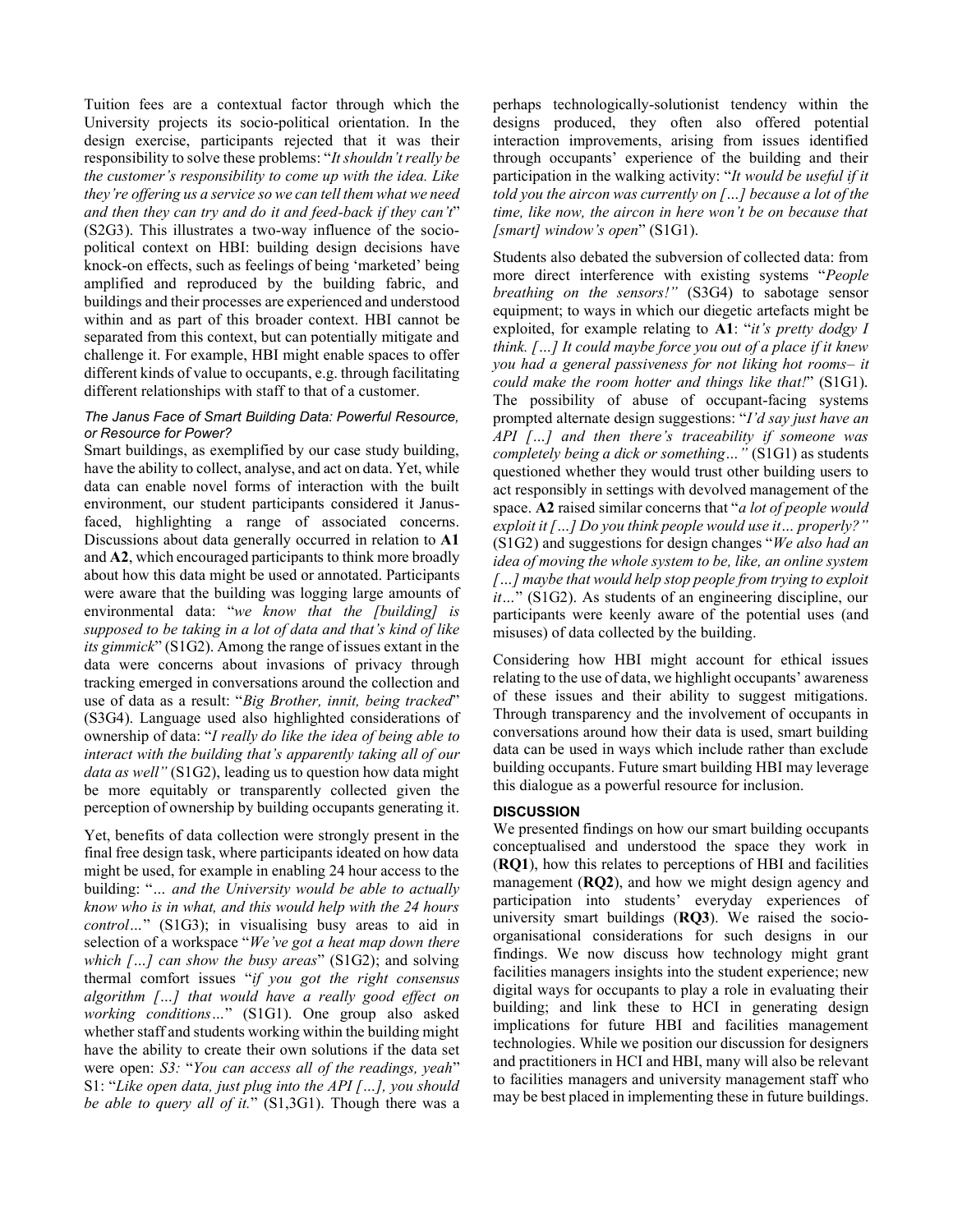# **Communicating Agency to Building End-Users**

Perception of control was important for providing feedback, with one participant saying that they would not even consider engaging if they "*didn't think it was going to change anything*" (S1G1) as reported on in our finding that *Mediation [is Necessary in Shared](#page-6-0) Buildings*. Learned helplessness is an issue in scenarios with low levels of agency as highlighted by Hellwig [\[30\],](#page-11-12) where people stop trying to exercise control if their activities have no effect on the situation. To begin to address this, smart building interactions should ideally include an immediate and visible response to communicate to occupants that their action was effective. With comfort systems this interaction is easily understood, for example, turning on a light or showing that the temperature has been recently adjusted on a display [\[44\],](#page-12-9) but for furniture reconfigurations a preliminary date and time for when the work might be carried out could be given.

Facilities managers and automation technologies control occupants' space on their behalf. Agency to make changes and manage the space is locked down, for example by centrally controlled thermostats linked to BMS, or windows which do not open because the space is air-conditioned. Goulden and Spence [\[27\]](#page-11-13) identify that responsibility for energy management has been centralised with the facilities manager. In the *buildings-as-a-service* model, changes must be requested through facilities management gatekeepers. While in the smart home context, users have more control over their surroundings (including over their automation technologies [\[41\]\)](#page-12-5) in an organisation this responsibility is deferred to management. There is potential to use data and technology to create flexible spaces, to give *more* control instead of less: *[The Janus Face of Smart Building Data](#page-7-0)* hints at how this might be enacted through transparency and involvement of occupants in conversations. Thermal comfort has been extensively examined from this perspective [\[17\],](#page-11-2) and it is well recognised that an increased *locus of control* is psychologically beneficial to feelings of comfort [\[29\].](#page-11-14) Comfort is not the only factor determining the fitness for purpose of a building, though, and it appears that designing for perception of control holistically could be approached as a starting point in improving occupant agency.

# **Ongoing Conversations may Lower the Bar for Feedback** Although techniques such as post-occupancy evaluatio[n \[10\]](#page-10-13) exist as a method of directly engaging with building users, they are limited in that they are not used in an ongoing manner over the lifetime of the building. While students are lay-experts on the building  $[42]$ , they have no formal training in facilities management: the perspectives of other building stakeholders will be valuable in order to bolster their knowledge and correct misconceptions [\[28\].](#page-11-1) Moreover, although participants were able to describe and discuss the pain-points of their experience (as in our finding on

*[Negotiating Shared Spaces](#page-4-0)*) these are difficult to get at for facilities managers through traditional feedback processes such as making a complaint [\[16\].](#page-10-2) This work suggests that there is potential in designing interactions which engage

occupants in an ongoing conversation to ensure that the buildings which they inhabit are, and continue to be, fit-forpurpose. With its experience of user-centred and participatory design methods, and novel interaction techniques, HCI as a field is well positioned in its ability to respond to this challenge. Previous work has examined civic technologies [\[9\],](#page-10-14) participation in planning [\[58\],](#page-13-4) including voting technologies [\[56\],](#page-13-5) sharing themes with the solutions designed by our participants*.* Such approaches might represent a starting point for beginning to understand how occupants might continuously collaborate with management in solving wider problems in the building.

# **Designing for Exploration and Spatial Appropriateness**

Our findings surfaced forms of interaction by occupants with our studied building which were unexpected, for example, how the testing of smartcard access as a proxy for permission to use a space (see *[How Opaque Space Rules lead to Unclear](#page-5-0)  [Affordances](#page-5-0)*) helped students to develop mental models of building permission. HBI might consider exploration when designing smart building interactions. Similarly, the *SpaceBot* diegetic artefact (**[A1](#page-3-2)**) depicted a novel interface operated through the Twitter platform. While this received criticism for its susceptibility to abuse, we are reminded that criticism is a resource for desig[n \[55\]](#page-13-3) which can be harnessed for creativity. While such interfaces allow for exploratory interaction, technologies of this kind differ in the extent to which the interaction is public or private. Twitter was understood as highly public and therefore not spatially appropriate. Local interfaces, or conversational agents such as Amazon's *Alexa* and Apple's *Siri,* have recently garnered attention from the CHI community [\[57\]](#page-13-6) and may be better suited to this context as they allow spoken interaction. Furthermore, certain types of interactions (such as comfort complaints) may not be suited to a technology where they can be overheard, requiring more discreet forms of interaction, similar to the red/green LED display of the smartcard reader when granting or denying access to a space.

Booking was another form of interaction referred to by students, who viewed it as a way of guaranteeing access to appropriate workspace which met their requirements. Better access to information might alleviate the need for booking, which (as in our finding on *[Securing Space](#page-3-4)*) may be at odds with the spontaneity inherent in the practice of finding a place to work. Participants suggested in the design activity that mobile apps may be a way to accomplish this, giving an easy way to access data on resource contention. Sensoraugmented smart buildings [\[42\]](#page-12-0) offer a unique advantage in this regard as analytics can be performed to create occupancy data [\[36\].](#page-12-2) A solution as simple as visualising and feeding back expected occupancy levels would to allow planning for a future 24-hour period. Situated public displays offer another mechanism for accessing this information, and could enable more complex forms of interaction and negotiation [\[35\],](#page-11-15) though these should be carefully designed and positioned [\[45\]](#page-12-7) to allow for meaningful engagement. In short, both the technologies deployed within a space, and the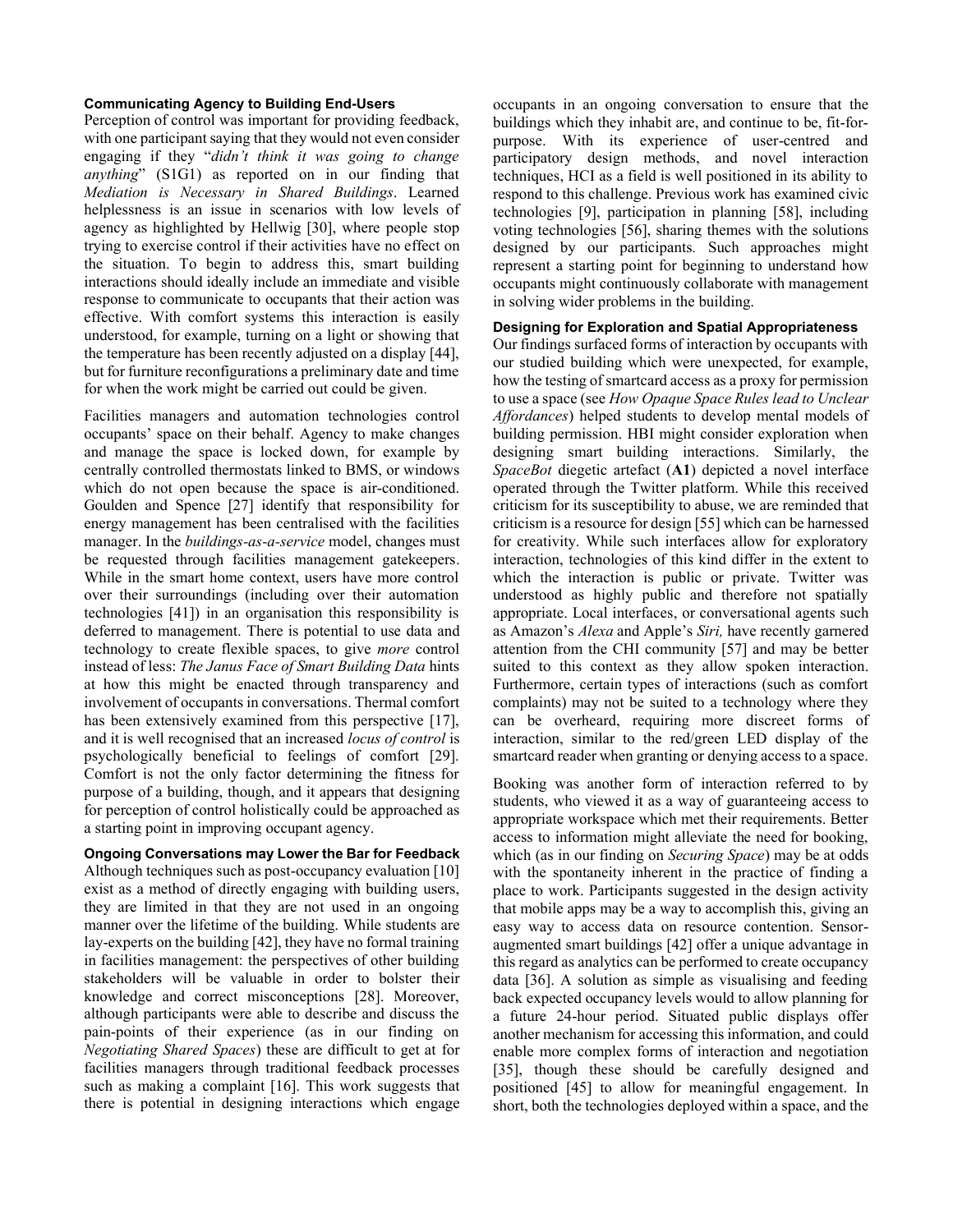interactions and processes designed for them, must be spatially appropriate and account for the social context.

**HBI's Role in Supporting (or Challenging) the Status Quo** While buildings management often seeks ways of managing that maintain the *status quo*, we consider that this might change in future. In the home, Mennicken et al's [\[41\]](#page-12-5) provocation that "*smart homes will collaborate with their inhabitants instead of only being controlled by them*" is pertinent for non-domestic smart buildings too. Taylor et al [\[52\]](#page-13-7) identified that the home should support the smartness (meaning intelligence) of its occupants, though in the work context 'smartness' will have different meanings, including e.g. fostering social interactions [\[13\].](#page-10-15) We need to shift the rhetoric of smartness away from automation back towards the human, so that smart buildings can be smart for occupants, too, not just building managers.

Still, management involves making trade-offs and coming to a consensus with differing opinions [\[16\].](#page-10-2) Perhaps a change in the culture of both managing and occupying buildings needs to occur in order for more radically reconfigurable buildings to become a reality. We must remember that *[HBI](#page-6-1)  [Must Account for How the Organisation Projects Itself,](#page-6-1)  [Within and Beyond the Building](#page-6-1)*. Neoliberal management structures, processes, and cultures are a barrier, but the culture they create results in occupant disengagement: why take responsibility for the space when you're a customer? Although our participants rejected having a role in managing the building, they did care about having good space, and this could be better leveraged as stewardship if organisational practices and processes were put in place to enable them to contribute, and to de-centralise and distribute responsibility to more stakeholders. Tackling strongly held perceptions of social roles may be the first step in enabling more democratised forms of management. Directions for HCI/HBI to contribute to this agenda include designing technology to support decentralised responsibility for space management, democratising how decisions are made, and enabling bottomup provision of resources. Furthermore, there is an open question for us as HBI designers and practitioners: *should HBI be designing to support service-oriented buildings management, or should it be disrupting the space*?

# **Participatory Auditing**

Following our call that that buildings be continually evaluated and reconfigured over their lifetimes, we propose a technologically-mediated approach to engaging building users, which we tentatively term '*participatory auditing'* or PA. Specifying a methodology for PA is beyond the scope of this paper, but from the findings brought forward in this work we can suggest a manifesto for its central tenets, as follows:

**Shift social roles**: To reduce occupant reliance on a building-as-a-service model, social roles must be shifted to increase agency, and consequently responsibility. This relies on organisational culture change, as there must be support for this from across the stakeholder spectrum. Technology alone cannot achieve this. Grassroots approaches such as

building occupants' unions might play a role here in proposing and achieving such change.

**Promote collaboration**: Collaboration between occupants and facilities managers is crucial for enabling more radical forms of facilities management; reducing the '*us vs them'* paradigm referred to in our findings. This depends on the aforementioned organisational change. It is likely that more progressive building designers and managers would be at the forefront of adopting new methods for this.

**Enable reconfiguration**: Occupants are domain experts in the problems they experience, but don't consider it their remit to perform more radical reconfiguration of space or just-in-time adjustments in-person. While the temporal aspect of changes is longer if management needs to be involved to action it, giving timescale estimates and timely up-front approvals or denials can alleviate this. Interaction should be handled by the building itself (for example, perhaps a conversational agent built into the room). No-one should have to send an email to request a change.

**Disseminate information:** Data should be leveraged as part of collaborative discussions with occupants as in [\[16\]](#page-10-2) to allow informed conversations to take place, and to build expertise in understanding and interpreting data. Technology forms a part of this vision, by enabling novel ways of collecting information on problems, and providing new forums to facilitate their discussion. As HCI practitioners we can support forerunners in this space, and foster bottom-up solutions to challenge norms.

# **Limitations**

There were limitations to this study, which we recognise. Primarily, we focused on one kind of non-domestic building, and with one type of occupant: students. We recruited across taught undergraduate and postgraduate courses, though some postgraduates worked in staff offices on doctoral training programmes. Future work must attend to other roles: academic staff and PhDs; administrative and support staff; and estates staff including cleaners. Although we conducted pilot interviews with other building stakeholder[s\[44\],](#page-12-9) we did not include those individuals in the workshop to avoid diluting the perspectives of our student occupants. Per [\[28\],](#page-11-1) inclusive buildings management processes should be codesigned with this wider network of stakeholders.

# **CONCLUSION**

We presented a study of student occupants of a smart building, resulting in new understandings of how HCI and HBI practitioners might design interactions that foster agency and participation in facilities management processes. Findings from a qualitative processincluding a building walk and speculative design workshop led to new understandings of students' situated experiences within the smart building, and socio-organisational concerns for the design of HBI. We suggest new directions for the HCI and HBI fields in this area, including an open challenge for future work to disrupt existing service-oriented structures in facilities management.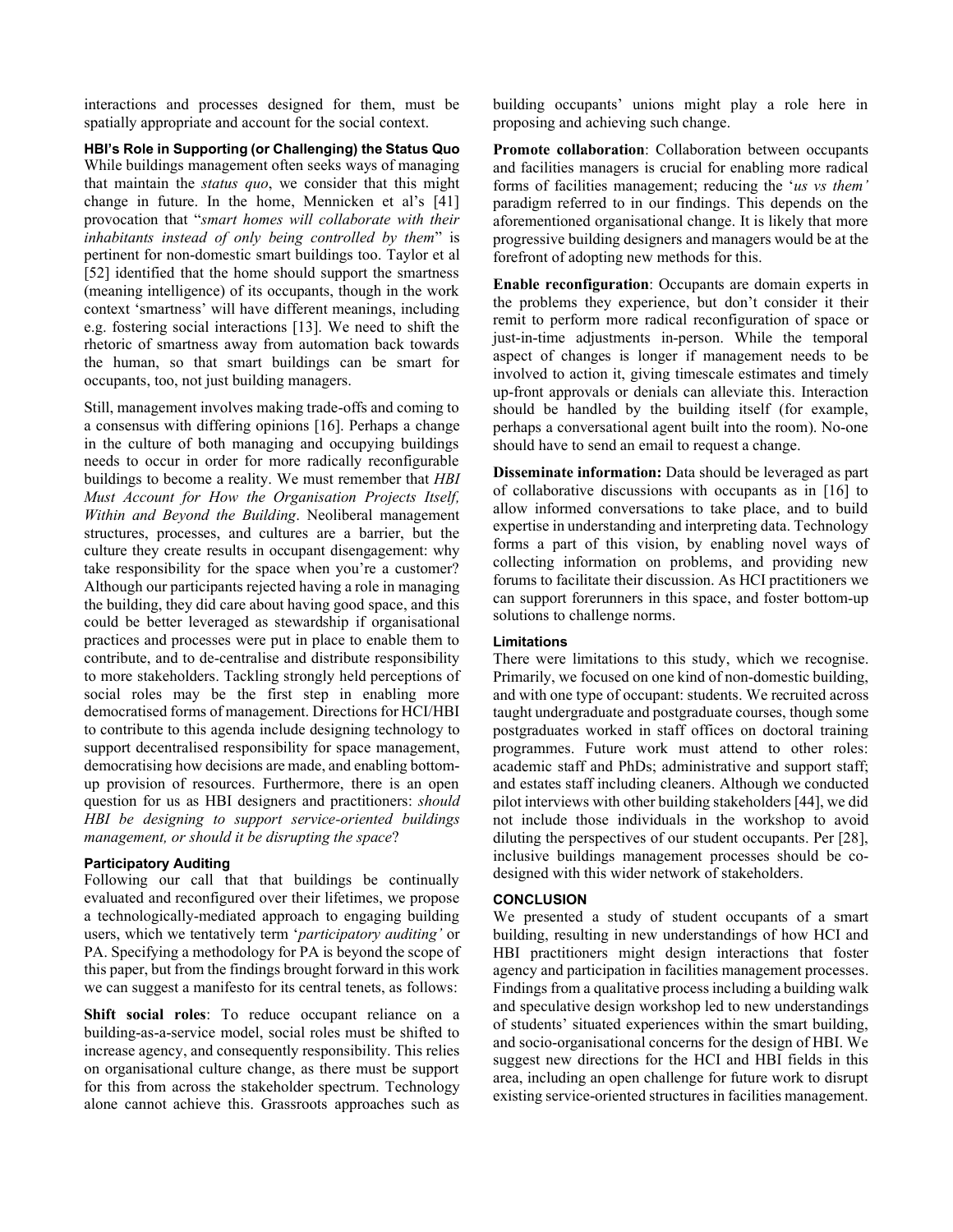# **REFERENCES**

<span id="page-10-0"></span>[1] Hamed S. Alavi, Denis Lalanne, Julien Nembrini, Elizabeth Churchill, David Kirk, and Wendy Moncur. 2016. Future of Human-Building Interaction. In *Proceedings of the 2016 CHI Conference Extended Abstracts on Human Factors in Computing Systems (CHI EA '16)*. Association for Computing Machinery, New York, NY, USA, 3408–3414. <https://doi.org/10.1145/2851581.2856502>

- <span id="page-10-1"></span>[2] Hamed S. Alavi, Elizabeth Churchill, David Kirk, Julien Nembrini, and Denis Lalanne. 2016. Deconstructing human-building interaction. *interactions* 23, 6 (October 2016), 60-62. <https://doi.org/10.1145/2991897>
- <span id="page-10-10"></span>[3] Aloha Hufana Ambe, Margot Brereton, Alessandro Soro, Laurie Buys, and Paul Roe. 2019. The Adventures of Older Authors: Exploring Futures through Co-Design Fictions. In *Proceedings of the 2019 CHI Conference on Human Factors in Computing Systems (CHI '19)*. ACM, New York, NY, USA, Paper 358, 16 pages. <https://doi.org/10.1145/3290605.3300588>
- <span id="page-10-3"></span>[4] Shaowen Bardzell. 2010. Feminist HCI. In *Proceedings of the 28th International Conference on Human Factors in Computing Systems (CHI '10)*, ACM Press, 1301–1310. <https://doi.org/10.1145/1753326.1753521>
- <span id="page-10-8"></span>[5] Shaowen Bardzell, Jeffrey Bardzell, Jodi Forlizzi, John Zimmerman, and John Antanitis. 2012. Critical design and critical theory: the challenge of designing for provocation. In *Proceedings of the Designing Interactive Systems Conference (DIS '12)*. ACM, New York, NY, USA, 288-297. <https://doi.org/10.1145/2317956.2318001>
- <span id="page-10-4"></span>[6] Lyn Bartram, Johnny Rodgers, and Rob Woodbury. 2011. Smart Homes or Smart Occupants? Supporting Aware Living in the Home. In *Human-Computer Interaction – INTERACT 2011. Lecture Notes in Computer Science*, vol 6947. Springer, Berlin, Heidelberg. [https://doi.org/10.1007/978-3-](https://doi.org/10.1007/978-3-642-23771-3_5) [642-23771-3\\_5](https://doi.org/10.1007/978-3-642-23771-3_5)
- <span id="page-10-9"></span>[7] Mark Blythe. 2014. Research Through Design Fiction: Narrative in Real and Imaginary Abstracts. In *Proceedings of the 32nd Annual ACM Conference on Human factors in Computing Systems (CHI '14)*: 10. <https://doi.org/10.1145/2556288.2557098>
- <span id="page-10-11"></span>[8] Mark Blythe, Kristina Andersen, Rachel Clarke, and Peter Wright. 2016. Anti-Solutionist Strategies: Seriously Silly Design Fiction. In *Proceedings of the 2016 CHI Conference on Human Factors in Computing Systems (CHI '16)*. Association for Computing Machinery, New York, NY, USA,

4968–4978.

https://doi.org/10.1145/2858036.2858482

- <span id="page-10-14"></span>[9] Kirsten Boehner and Carl DiSalvo. 2016. Data, Design and Civics: An Exploratory Study of Civic Tech. In *Proceedings of the 2016 CHI Conference on Human Factors in Computing Systems (CHI '16)*. ACM, New York, NY, USA, 2970-2981. <https://doi.org/10.1145/2858036.2858326>
- <span id="page-10-13"></span>[10] BRE. Post-Occupancy Evaluation (POE). Retrieved February 1, 2018 from [https://www.bre.co.uk/page.jsp?id=1793.](https://www.bre.co.uk/page.jsp?id=1793)
- <span id="page-10-6"></span>[11] Pam Briggs, Mark Blythe, John Vines, Stephen Lindsay, Paul Dunphy, James Nicholson, David Green, Jim Kitson, Andrew Monk, and Patrick Olivier. 2012. Invisible design: exploring insights and ideas through ambiguous film scenarios. In *Proceedings of the Designing Interactive Systems Conference (DIS '12)*. ACM, New York, NY, USA, 534-543.<https://doi.org/10.1145/2317956.2318036>
- <span id="page-10-7"></span>[12] Loove Broms, Josefin Wangel, and Camilla Andersson. 2017. Sensing energy: Forming stories through speculative design artefacts. *Energy Research & Social Science* 31, (2017), 194–204. <https://doi.org/10.1016/j.erss.2017.06.025>
- <span id="page-10-15"></span>[13] Chloë Brown, Christos Efstratiou, Ilias Leontiadis, Daniele Quercia, and Cecilia Mascolo. 2014. Tracking serendipitous interactions: how individual cultures shape the office. In *Proceedings of the 17th ACM conference on Computer supported cooperative work & social computing (CSCW '14)*. Association for Computing Machinery, New York, NY, USA, 1072–1081. <https://doi.org/10.1145/2531602.2531641>
- <span id="page-10-5"></span>[14] A.J. Bernheim Brush, Bongshin Lee, Ratul Mahajan, Sharad Agarwal, Stefan Saroiu, and Colin Dixon. 2011. Home automation in the wild: challenges and opportunities. In *Proceedings of the SIGCHI Conference on Human Factors in Computing Systems (CHI '11).* Association for Computing Machinery, New York, NY, USA, 2115–2124. <https://doi.org/10.1145/1978942.1979249>

<span id="page-10-12"></span>[15] Adrian K. Clear, Mike Hazas, Janine Morley, Adrian Friday, and Oliver Bates. 2013. Domestic food and sustainable design: a study of university student cooking and its impacts. In *Proceedings of the SIGCHI Conference on Human Factors in Computing Systems* (*CHI '13*). Association for Computing Machinery, New York, NY, USA, 2447–2456.

<https://doi.org/10.1145/2470654.2481339>

<span id="page-10-2"></span>[16] Adrian K Clear, Sam Mitchell Finnigan, Patrick Olivier, and Rob Comber. 2017. "I'd Want to Burn the Data or at Least Nobble the Numbers": Towards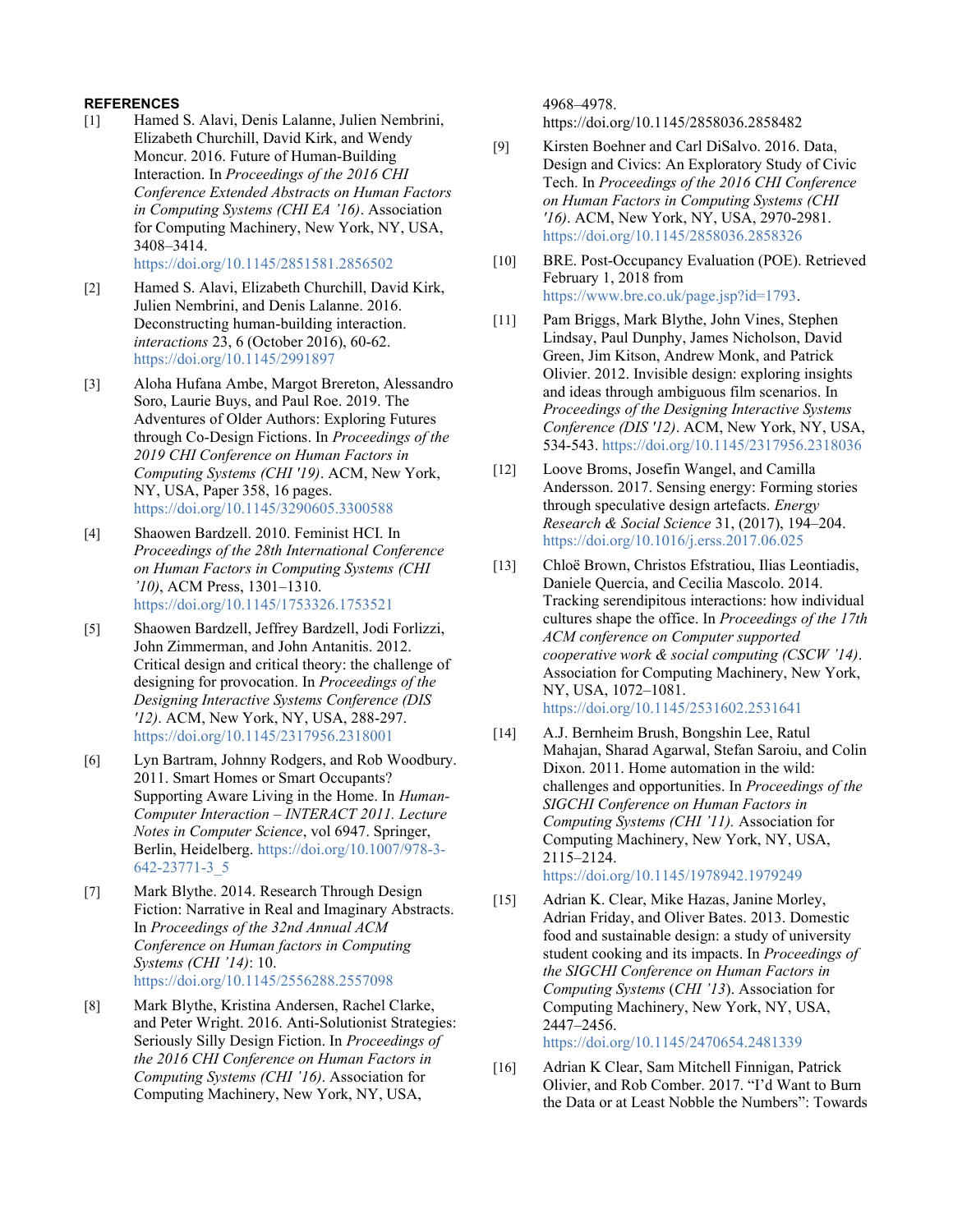Data-mediated Building Management for Comfort and Energy Use. In *Proceedings of the 2017 ACM Conference on Computer Supported Cooperative Work and Social Computing (CSCW '17)*, ACM Press, 2448–2461. <https://doi.org/10.1145/2998181.2998188>

<span id="page-11-2"></span>[17] Adrian K Clear, Samantha Mitchell Finnigan, Patrick Olivier, and Rob Comber. 2018. ThermoKiosk: Investigating Roles for Digital Surveys of Thermal Experience in Workplace Comfort Management. In *Proceedings of the 36th Annual ACM Conference on Human Factors in Computing Systems (CHI '18)*, ACM. <https://doi.org/10.1145/3173574.3173956>

- <span id="page-11-9"></span>[18] Clara Crivellaro, Rob Comber, Martyn Dade-Robertson, Simon J. Bowen, Peter Wright, and Patrick Olivier. 2015. Contesting the City: enacting the Political Through Digitally Supported Urban Walks. In *Proceedings of the 33rd Annual ACM Conference on Human Factors in Computing Systems (CHI '15)*, 2853–2862. <https://doi.org/10.1145/2702123.2702176>
- <span id="page-11-10"></span>[19] Clara Crivellaro, Alex Taylor, Vasillis Vlachokyriakos, Rob Comber, Bettina Nissen, and Peter Wright. 2016. Re-Making Places: HCI, "Community Building" and Change. In *Proceedings of the SIGCHI Conference on Human Factors in Computing Systems (CHI '16)*, ACM Press, 2958–2969.

<https://doi.org/10.1145/2858036.2858332>

- <span id="page-11-4"></span>[20] Audrey Desjardins, Ron Wakkary, and William Odom. 2015. Investigating Genres and Perspectives in HCI Research on the Home. In *Proceedings of the 33rd Annual ACM Conference on Human Factors in Computing Systems (CHI '15)*, 3073–82. <https://doi.org/10.1145/2702123.2702540>
- <span id="page-11-3"></span>[21] Paul Dourish. 2006. Re-space-ing place: "place" and "space" ten years on. In *Proceedings of the 2006 20th anniversary conference on Computer supported cooperative work (CSCW '06).* Association for Computing Machinery, New York, NY, USA, 299–308. <https://doi.org/10.1145/1180875.1180921>
- [22] Paul Dourish and Genevieve Bell. 2014. "Resistance is futile": Reading science fiction alongside ubiquitous computing. *Personal and Ubiquitous Computing* 18, 4: 769–778. <https://doi.org/10.1007/s00779-013-0678-7>
- <span id="page-11-8"></span>[23] Anthony Dunne and Fiona Raby. 2013. *Speculative Everything: design, fiction, and social dreaming*. MIT Press, Cambridge, MA
- [24] James Evans and Phil Jones. 2011. The walking interview: Methodology, mobility and place. *Applied Geography* 31, 2: 849–858.

<https://doi.org/10.1016/j.apgeog.2010.09.005>

- <span id="page-11-11"></span>[25] William W. Gaver. 1991. Technology affordances. In *Proceedings of the SIGCHI conference on Human factors in computing systems Reaching through technology - CHI '91*, ACM Press, 79–84. <http://doi.org/10.1145/108844.108856>
- <span id="page-11-7"></span>[26] William W. Gaver, Jacob Beaver, and Steve Benford. 2003. Ambiguity as a resource for design. In *Proceedings of the SIGCHI Conference on Human Factors in Computing Systems (CHI '03)*. ACM, New York, NY, USA, 233-240. <https://doi.org/10.1145/642611.642653>
- <span id="page-11-13"></span>[27] Murray Goulden and Alexa Spence. 2015. Caught in the middle: The role of the Facilities Manager in organisational energy use. Energy Policy. <https://doi.org/10.1016/j.enpol.2015.06.014>
- <span id="page-11-1"></span>[28] Hanna Hasselqvist and Elina Eriksson. 2018. Designing for diverse stakeholder engagement in resource-intensive practices. In *Proceedings of the 10th Nordic Conference on Human-Computer Interaction (NordiCHI '18)*. ACM, New York, NY, USA, 426-438. <https://doi.org/10.1145/3240167.3240193>
- <span id="page-11-14"></span>[29] Barry P. Haynes. 2008. The impact of office comfort on productivity. *Journal of Facilities Management.* 6, 1, 37-51. <https://doi.org/10.1108/14725960810847459>
- <span id="page-11-12"></span>[30] Runa Tabea Hellwig. 2015. Perceived control in indoor environments: a conceptual approach, *Building Research & Information*, 43:3, 302-315, [http://doi.org/10.1080/09613218.2015.1004150](https://doi.org/10.1080/09613218.2015.1004150)
- [31] Tim Ingold and Jo Lee Vergunst. 2008. *Ways of Walking: Ethnography and Practice on Foot*. Ashgate Publishing, Ltd, London.
- <span id="page-11-5"></span>[32] Stephen S. Intille. Designing a home of the future. *IEEE pervasive computing*, 1, 2 (2002), 76-82 <https://doi.org/10.1109/MPRV.2002.1012340>
- <span id="page-11-0"></span>[33] Rikke Hagensby Jensen, Jesper Kjeldskov, and Mikael B. Skov. 2016. HeatDial: Beyond User Scheduling in Eco-Interaction. In *Proceedings of the 9th Nordic Conference on Human-Computer Interaction (NordiCHI '16)*. ACM, New York, NY, USA, Article 74, 10 pages. <https://doi.org/10.1145/2971485.2971525>
- <span id="page-11-6"></span>[34] Rikke Hagensby Jensen, Dimitrios Raptis, Jesper Kjeldskov, and Mikael B. Skov. 2018. Washing with the Wind: A Study of Scripting towards Sustainability. In *Proceedings of the 2018 Designing Interactive Systems Conference (DIS '18)*. ACM, New York, NY, USA, 1387-1400. <https://doi.org/10.1145/3196709.3196779>
- <span id="page-11-15"></span>[35] Ian G. Johnson, John Vines, Nick Taylor, Edward Jenkins, and Justin Marshall. 2016. Reflections on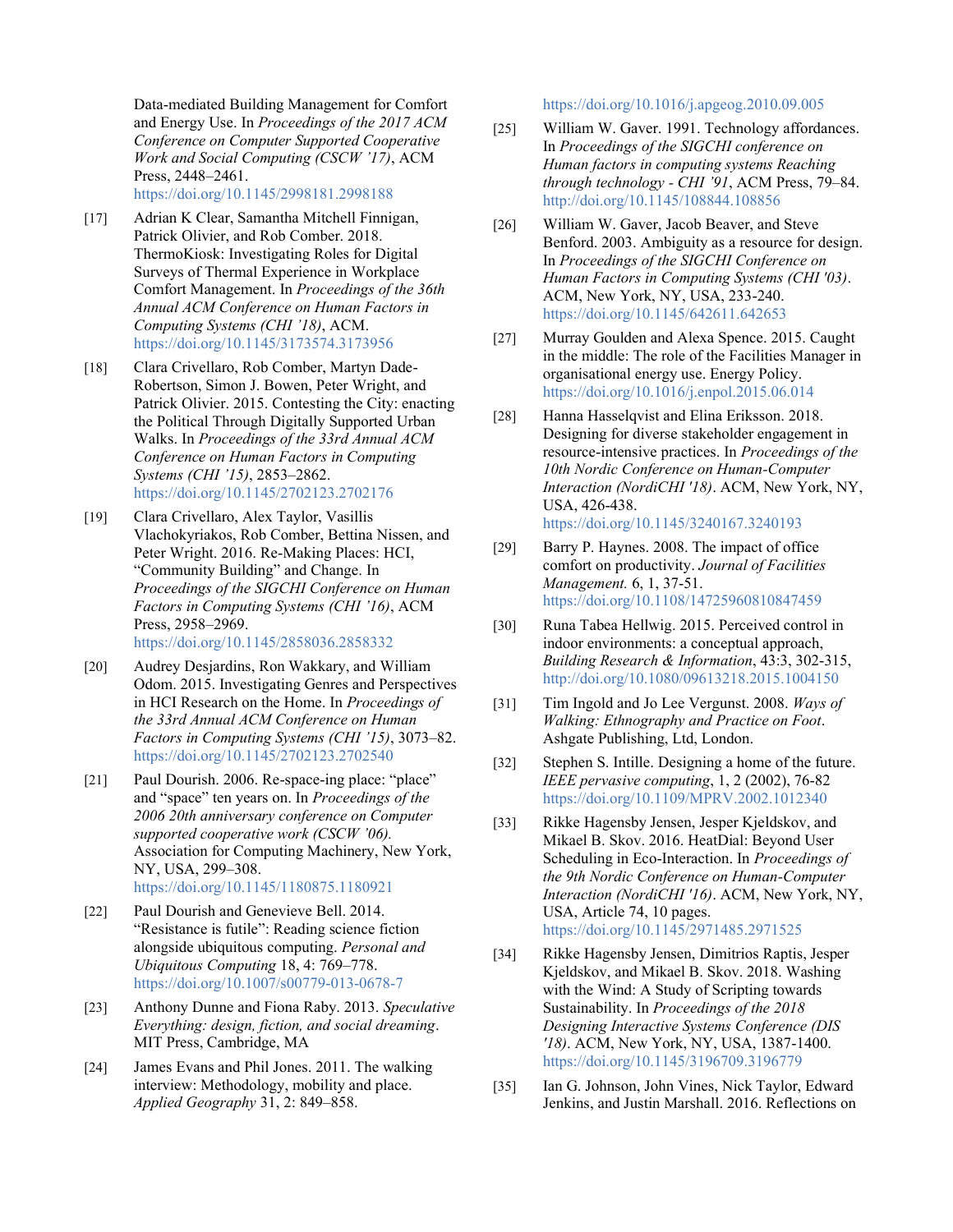Deploying Distributed Consultation Technologies with Community Organisations. In *Proceedings of the 2016 CHI Conference on Human Factors in Computing Systems (CHI '16)*. Association for Computing Machinery, New York, NY, USA, 2945–2957.

<https://doi.org/10.1145/2858036.2858098>

- <span id="page-12-2"></span>[36] Aftab Khan, James Nicholson, Sebastian Mellor, Daniel Jackson, Karim Ladha, Cassim Ladha, Jon Hand, Joseph Clarke, Patrick Olivier, and Thomas Plötz. 2014. Occupancy monitoring using environmental & context sensors and a hierarchical analysis framework. In *Proceedings of the 1st ACM Conference on Embedded Systems for Energy-Efficient Buildings (BuildSys '14)*. ACM, New York, NY, USA, 90–99. <https://doi.org/10.1145/2674061.2674080>
- [37] Os Keyes, Josephine Hoy, and Margaret Drouhard. 2019. Human-Computer Insurrection. In *Proceedings of the 2019 CHI Conference on Human Factors in Computing Systems (CHI '19).* Association for Computing Machinery, New York, NY, USA, Paper 339, 1–13 <https://doi.org/10.1145/3290605.3300569>
- <span id="page-12-6"></span>[38] Da-jung Kim and Youn-kyung Lim. 2019. Co-Performing Agent: Design for Building User-Agent Partnership in Learning and Adaptive Services. In *Proceedings of the 2019 CHI Conference on Human Factors in Computing Systems (CHI '19)*. ACM, New York, NY, USA, Paper 484, 14 pages. <https://doi.org/10.1145/3290605.3300714>
- <span id="page-12-1"></span>[39] Matthew Louis Mauriello, Leyla Norooz, and Jon E. Froehlich. 2015. Understanding the Role of Thermography in Energy Auditing: Current Practices and the Potential for Automated Solutions. In *Proceedings of the 33rd Annual ACM Conference on Human Factors in Computing Systems (CHI '15)*. ACM, New York, NY, USA, 1993-2002.

<https://doi.org/10.1145/2702123.2702528>

- <span id="page-12-3"></span>[40] Doreen Massey. 1993. Power Geometry and a Progressive Sense of Place. In *Mapping the Futures: Local Cultures, Global Change*. 56–69.
- <span id="page-12-5"></span>[41] Sarah Mennicken, Jo Vermeulen, and Elaine M. Huang. 2014. From today's augmented houses to tomorrow's smart homes: new directions for home automation research. In *Proceedings of the 2014 ACM International Joint Conference on Pervasive and Ubiquitous Computing (UbiComp '14)*. Association for Computing Machinery, New York, NY, USA, 105–115. <https://doi.org/10.1145/2632048.2636076>

<span id="page-12-0"></span>[42] Samantha Mitchell Finnigan, Adrian K Clear,

Geremy Farr-Wharton, Karim Ladha, and Rob

Comber. 2017. Augmenting Audits: Exploring the Role of Sensor Toolkits in Sustainable Buildings Management. In *Proceedings of the ACM on Interactive, Mobile, Wearable and Ubiquitous Technologies (IMWUT)* 1, 2: 1–19. <https://doi.org/10.1145/3090075>

- <span id="page-12-10"></span>[43] Samantha Mitchell Finnigan, Adrian K. Clear, and Patrick Olivier. 2018. SpaceBot: Towards Participatory Evaluation of Smart Buildings. In *Extended Abstracts of the 2018 CHI Conference on Human Factors in Computing Systems (CHI EA '18)*. ACM, New York, NY, USA, Paper LBW551, 6 pages.<https://doi.org/10.1145/3170427.3188491>
- <span id="page-12-9"></span>[44] Samantha Mitchell Finnigan, and Adrian Clear. 2018. "What are your thoughts on this place?": A Living-Lab Approach to Building Engagement and Evaluation. In *Living Labs: Measuring Human Experience in the Built Environment (Workshop of the 2018 CHI Conference on Human Factors in Computing Systems)*, 22 Apr 2018, Montreal, Canada. <http://nrl.northumbria.ac.uk/id/eprint/33618>
- <span id="page-12-7"></span>[45] Callum Parker, Martin Tomitsch, and Judy Kay. 2018. Does the Public Still Look at Public Displays? A Field Observation of Public Displays in the Wild. In *Proceedings of the ACM on Interactive, Mobile, Wearable and Ubiquitous Technologies*, 2, 2, Article 73 (June 2018), 24 pages[. https://doi.org/10.1145/3214276](https://doi.org/10.1145/3214276)
- [46] James Pierce and Eric Paulos. 2012. The local energy indicator: designing for wind and solar energy systems in the home. In *Proceedings of the Designing Interactive Systems Conference (DIS '12)*. ACM, New York, NY, USA, 631-634. <https://doi.org/10.1145/2317956.2318050>
- [47] Wolfgang F E Preiser. 1995. Post-occupancy evaluation: How to make buildings work better. *Facilities* 13, 11: 19–28. <https://doi.org/10.1108/02632779510097787>
- <span id="page-12-8"></span>[48] Tom A. Rodden, Joel E. Fischer, Nadia Pantidi, Khaled Bachour, and Stuart Moran. 2013. At home with agents: exploring attitudes towards future smart energy infrastructures. In *Proceedings of the SIGCHI Conference on Human Factors in Computing Systems (CHI '13)*. ACM, New York, NY, USA, 1173-1182. <https://doi.org/10.1145/2470654.2466152>
- <span id="page-12-4"></span>[49] Tobias Schwartz, Gunnar Stevens, Timo Jakobi, Sebastian Denef, Leonardo Ramirez, Volker Wulf, Dave Randall. 2014. What People Do with Consumption Feedback: A Long-Term Living Lab Study of a Home Energy Management System. *Interacting with Computers*, Volume 27, Issue 6, November 2015, Pages 551–576, <https://doi.org/10.1093/iwc/iwu009>